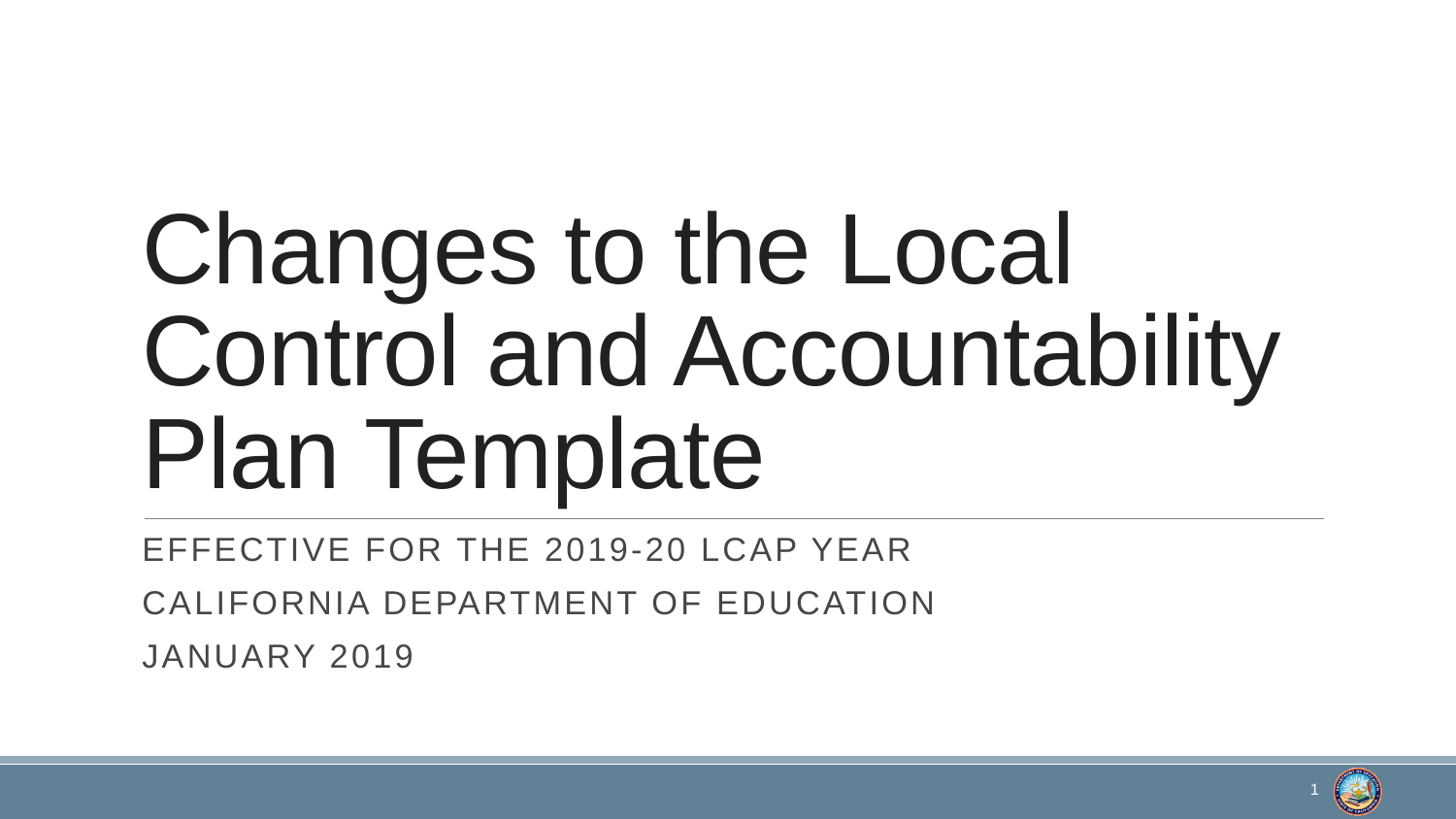# Rationale

•At the January 2019 meeting of the State Board of Education (SBE), the California Department of Education (CDE) proposed that the SBE adopt revisions to the Local Control and Accountability Plan and Annual Update (LCAP) Template for the 2019-20 school year to align with the passage of Assembly Bill (AB) 1808 and to address plan approval requirements within the Every Student Succeeds Act (ESSA).

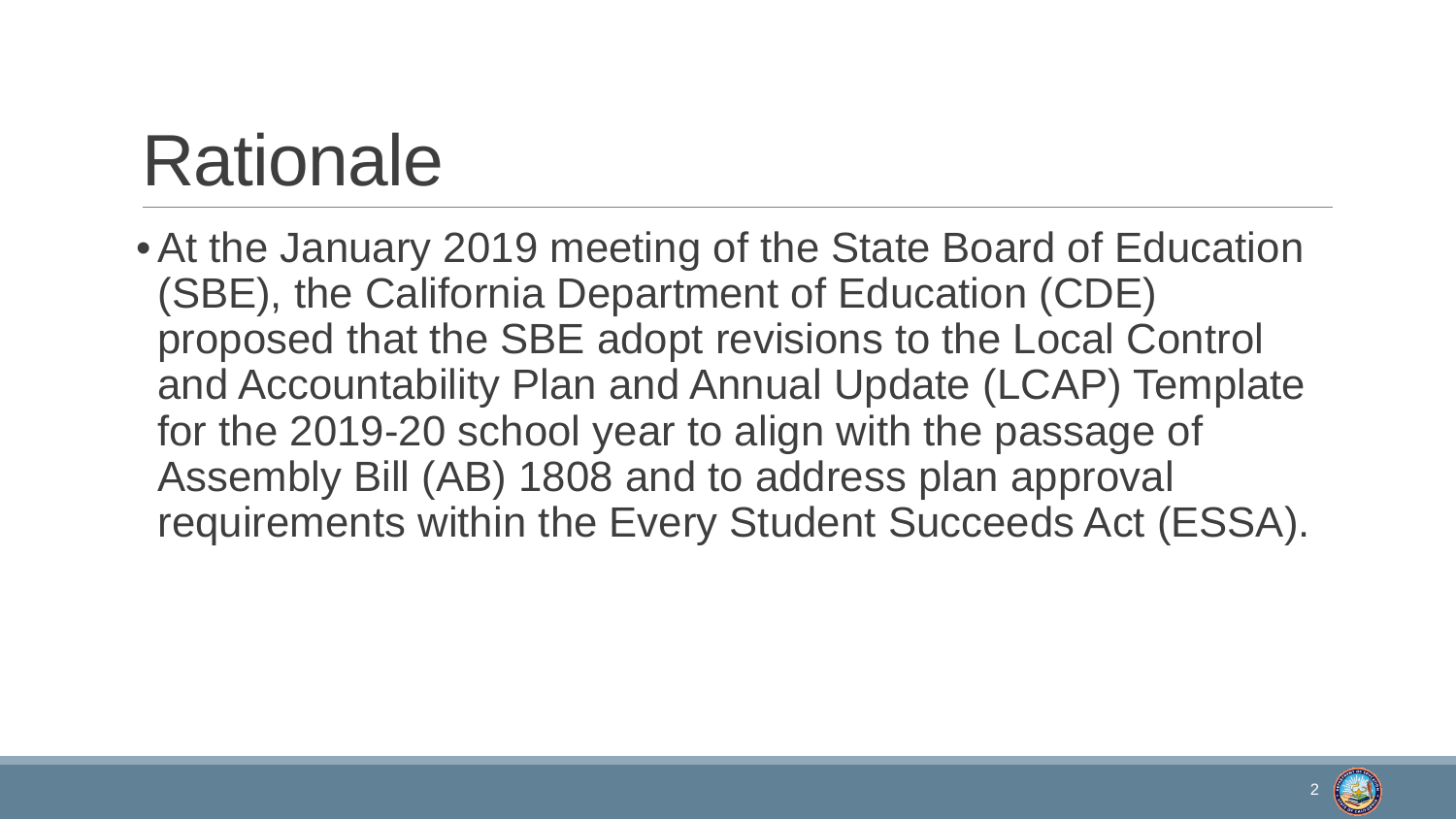# Adopted Changes

- Removed Budget Summary from the LCAP Plan Summary
- •Added Comprehensive Support and Improvement prompts to the LCAP Plan Summary.
- Made minor conforming changes to the instructions and appendices
- Removed the Increased or Improved Services Prompt from the LCAP Plan Summary
- Replaced most references to the "LCFF Evaluation Rubrics" with "California School Dashboard"

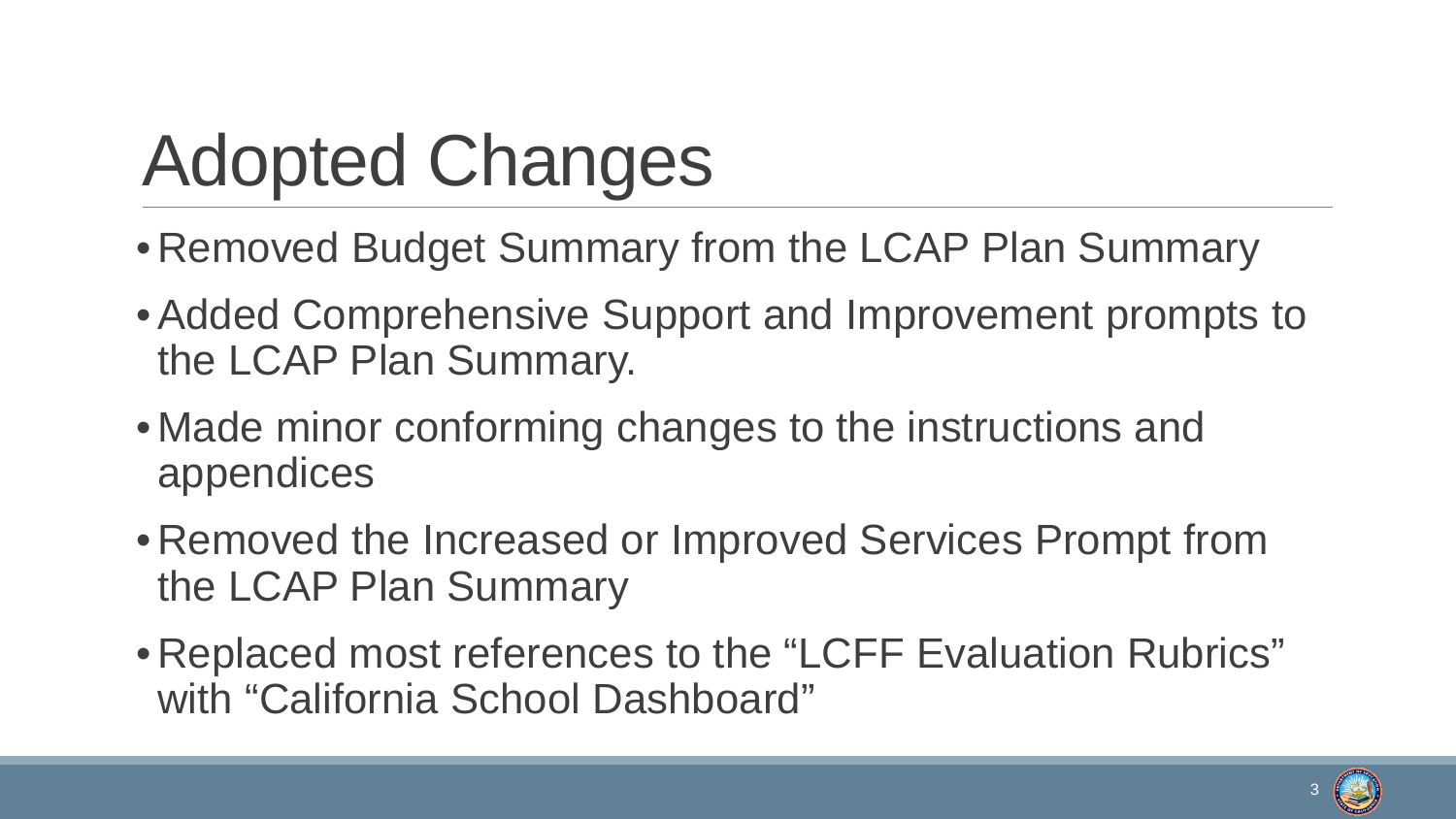# Stakeholder Feedback

- LCFF Stakeholder meetings
- ESSA webinar •
- Tuesdays@2 webinar series •

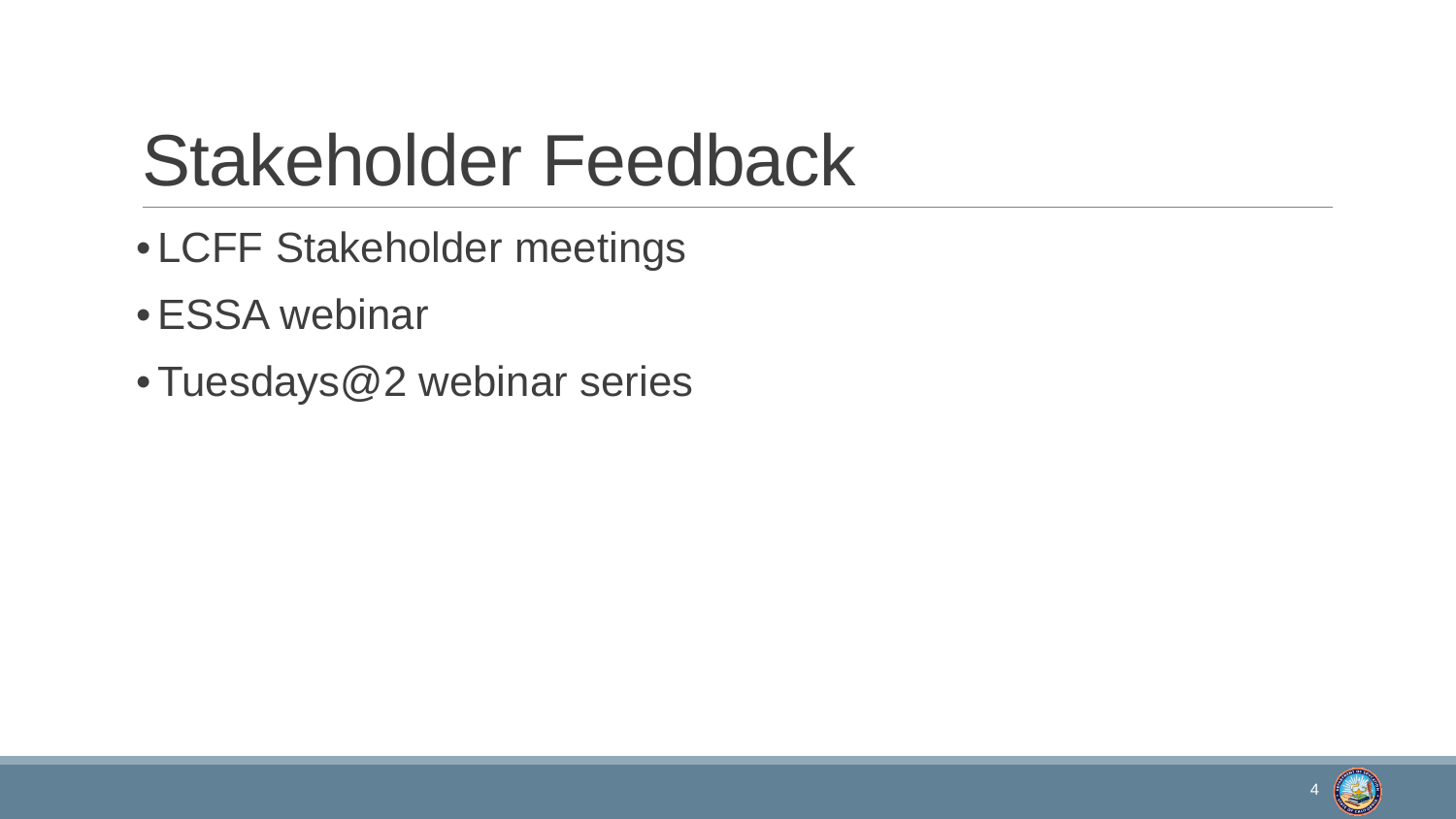# Not Affected by the Proposed Changes

- LCAP Template Sections:
- •Annual Update
- •Stakeholder Engagement
- •Goals, Actions, and Services
- Demonstration of Increased or Improved Services for Unduplicated Pupils

LCAP Federal Addendum Template and process

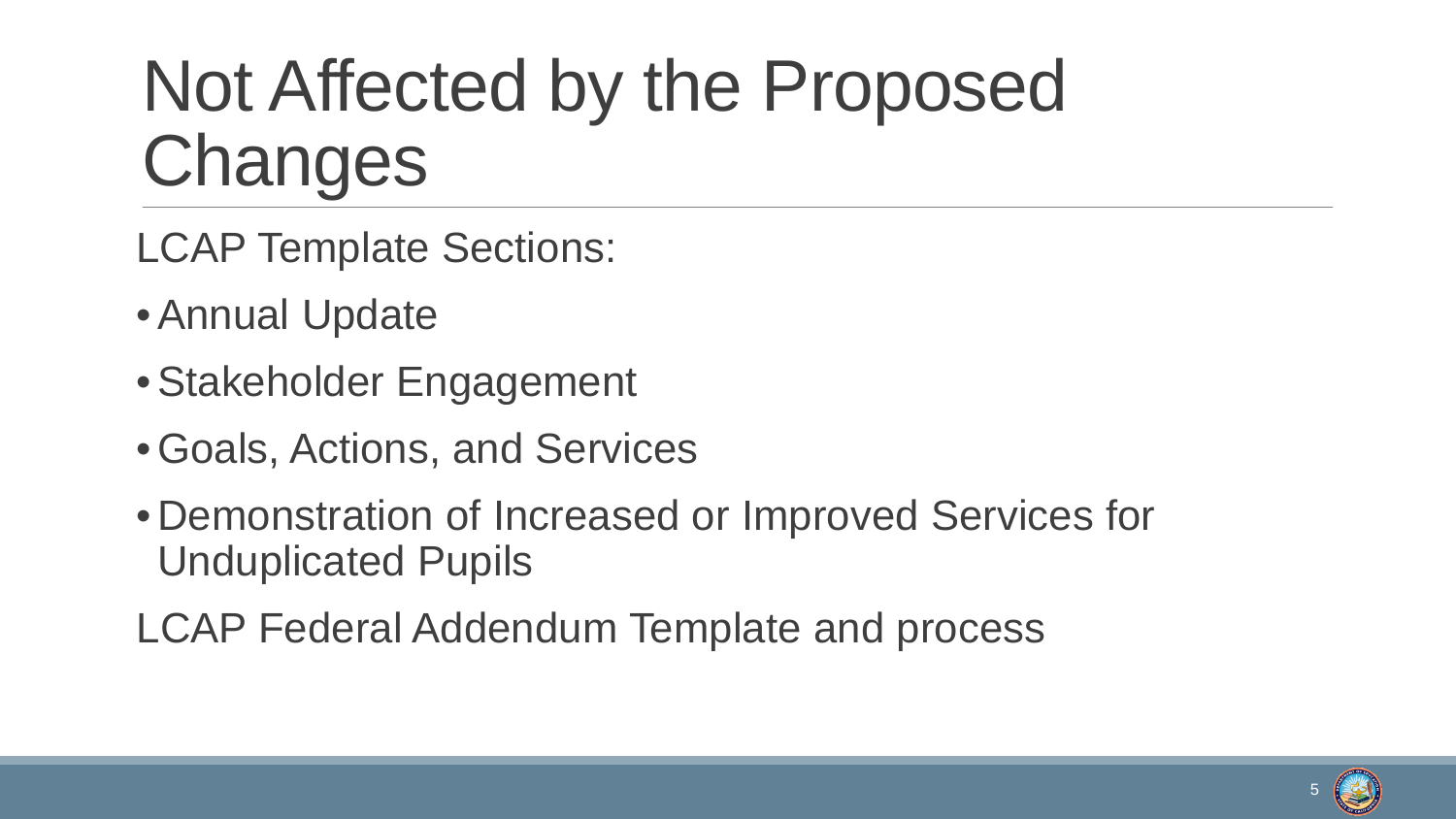# Select Budget Overview for Parents **Requirements**

Among other requirements, the LCFF Budget Overview for Parents is required to contain the following information currently in the existing LCAP Plan Summary:

- •Total General Fund Budget Expenditures For LCAP Year
- •Total Funds Budgeted for Planned Actions/Services to Meet The Goals in the LCAP for LCAP Year
- •Total Projected LCFF Revenues for LCAP Year
- •A brief description of the activities or programs supported by General Fund expenditures that are not included in the LCAP

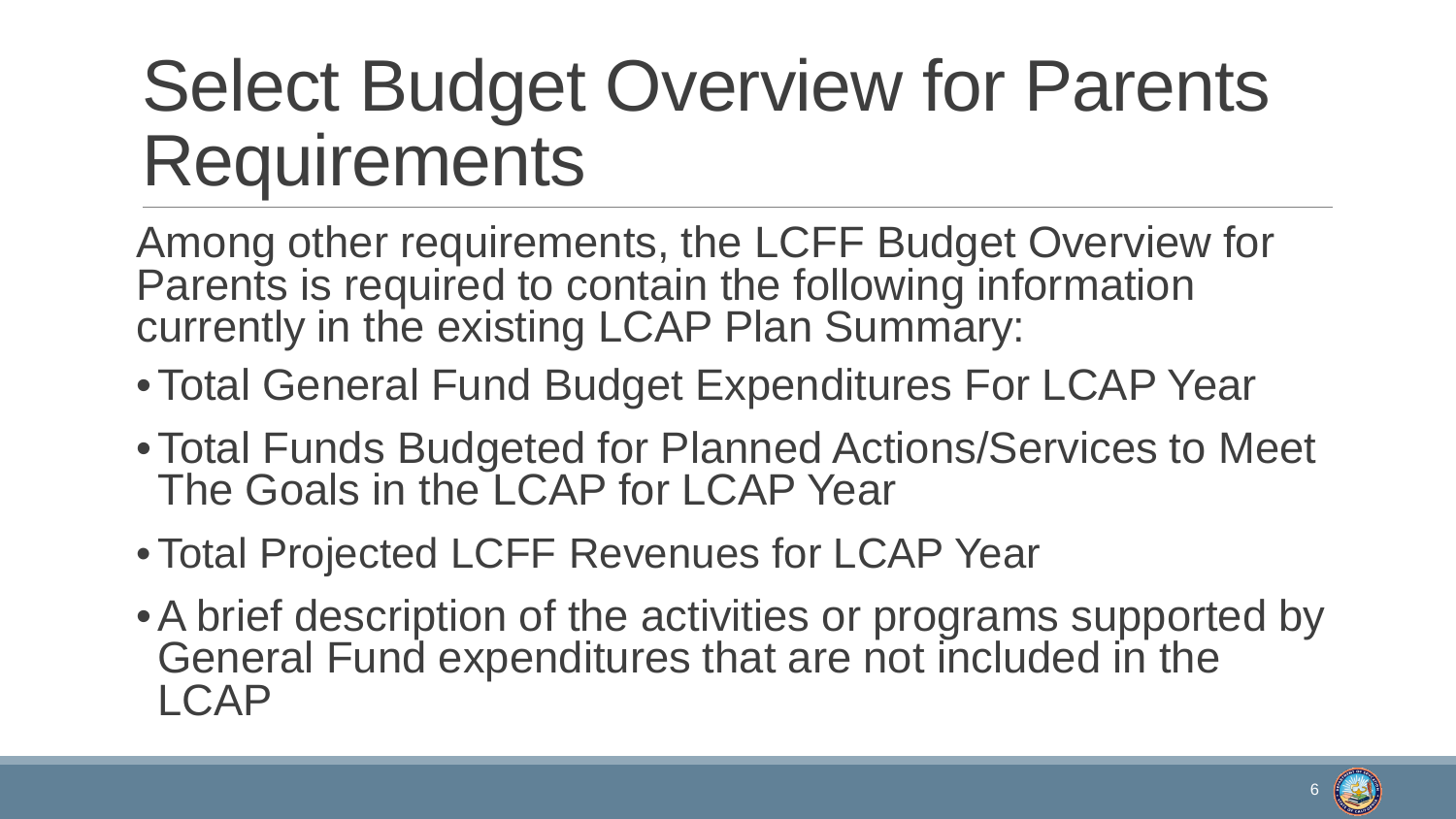# Relocated Prompts

| <b>Prior LCAP Budget Summary Prompts</b>                                                                                                   | <b>New Budget Overview for Parents</b><br><b>Prompts</b>                                                                                    |
|--------------------------------------------------------------------------------------------------------------------------------------------|---------------------------------------------------------------------------------------------------------------------------------------------|
| <b>Total General Fund Budget Expenditures</b><br>For LCAP Year                                                                             | Data Entry: Total Budgeted General Fund<br><b>Expenditures</b>                                                                              |
| <b>Total Funds Budgeted for Planned</b><br>Actions/Services to Meet The Goals in the<br><b>LCAP for LCAP Year</b>                          | Data Entry: Total Budgeted Expenditures<br>in the LCAP                                                                                      |
| <b>Total Projected LCFF Revenues for LCAP</b><br>Year                                                                                      | Data Entry: Total LCFF Funds                                                                                                                |
| A brief description of the activities or<br>programs supported by General Fund<br>expenditures that are not included in the<br><b>LCAP</b> | Narrative Response: Briefly describe any<br>of the General Fund Budget Expenditures<br>for the LCAP year not included in the<br><b>LCAP</b> |

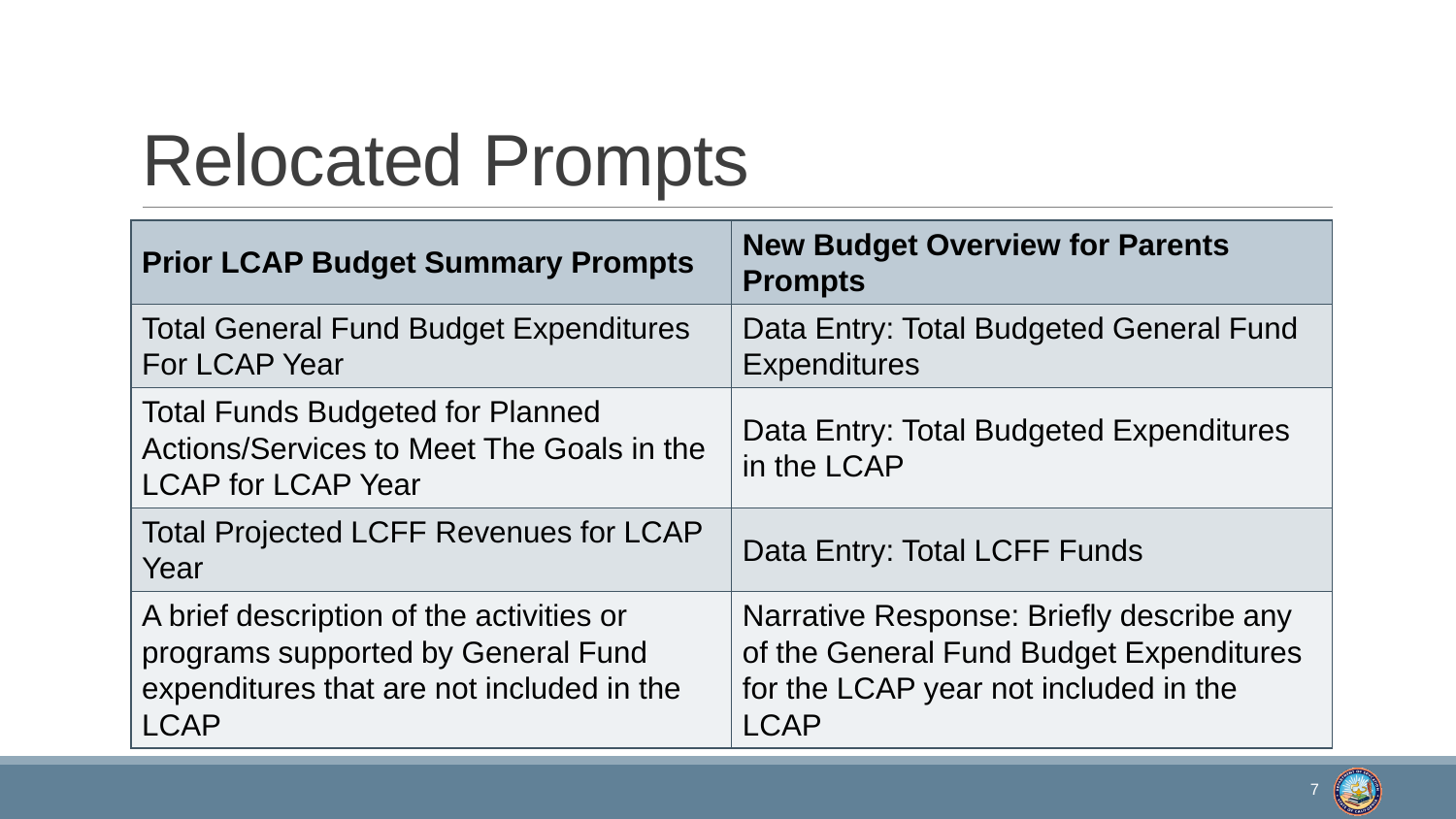# ESSA Requirements

COMPREHENSIVE SUPPORT AND IMPROVEMENT PROMPTS IN THE LCAP

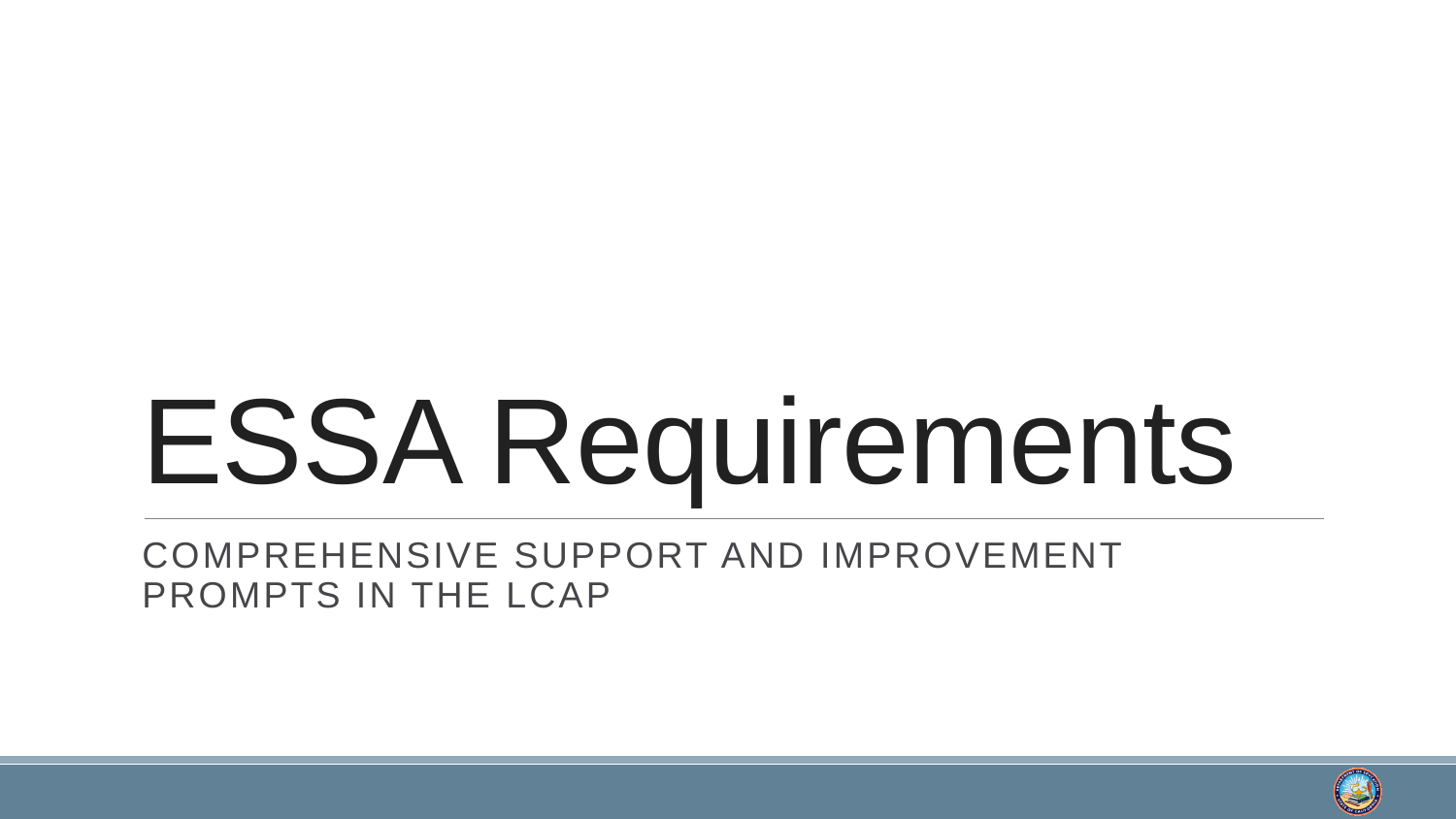# Addition of CSI Prompts

- •The ESSA requires that the State Educational Agency (SEA) approve school plans for schools identified for CSI. ◦ In California the SBE is the SEA
- •To address this requirement the CDE proposed to add three CSI Summary prompts to the Plan Summary section of the LCAP template.

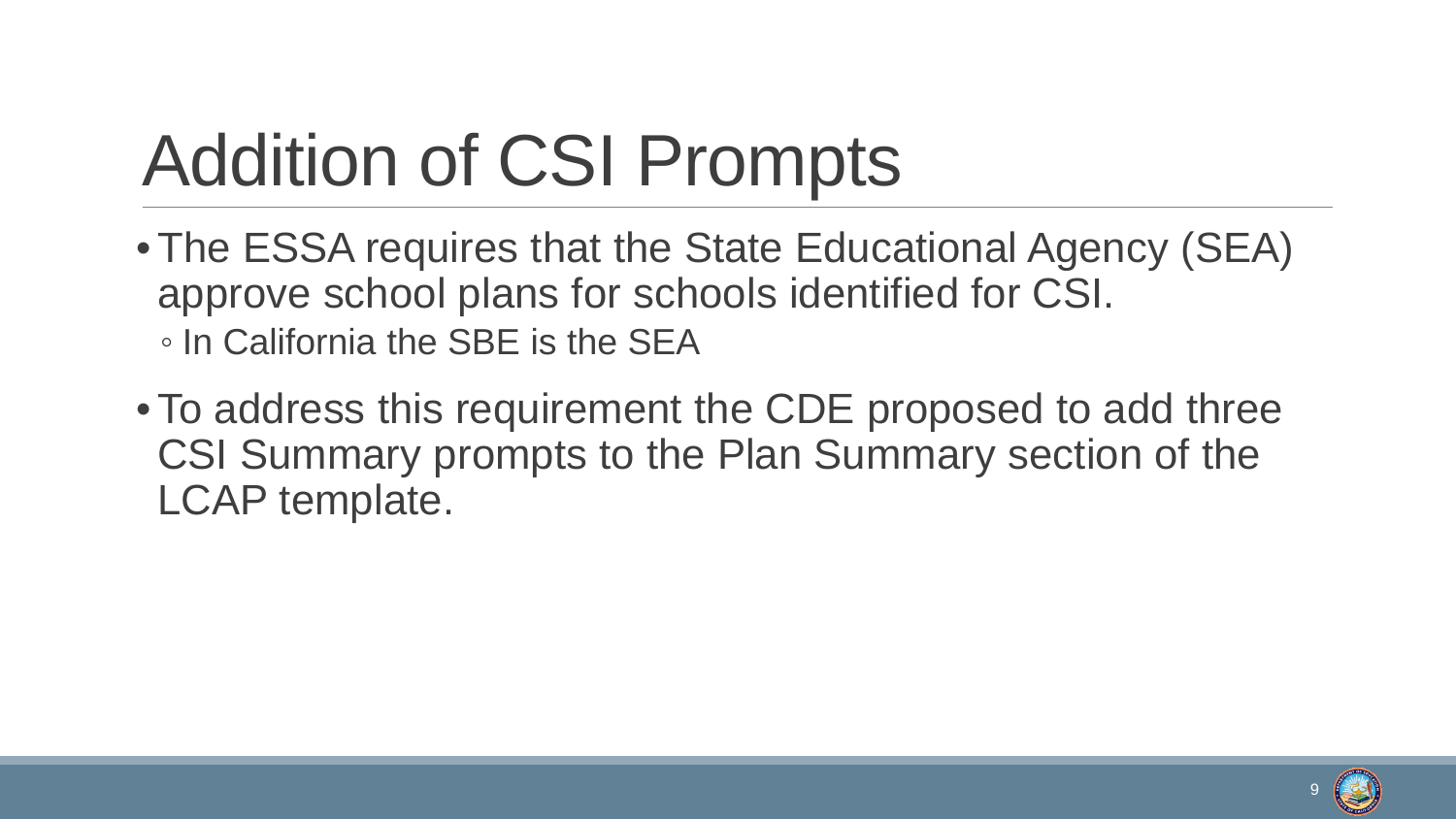# CSI Summary in LCAP

- 1. Identify the schools within the LEA that have been identified for CSI
- 2. Describe how the LEA is supporting the identified schools to develop the CSI plans
- 3. Describe how the LEA will monitor and evaluate the implementation and effectiveness of the CSI plan to support student and school improvement

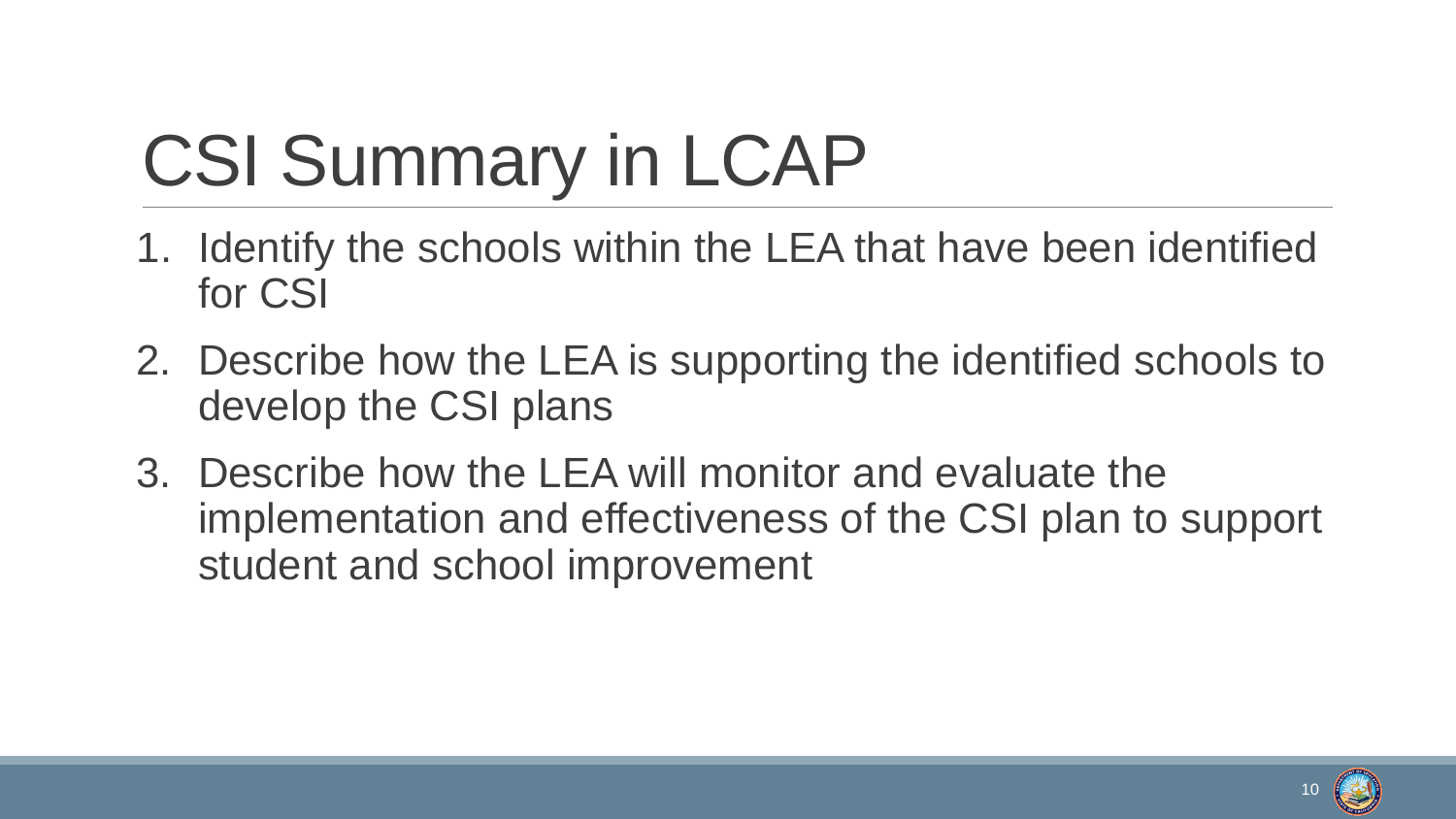# Schools Identified

- The requirement is to identify to stakeholders those schools eligible to receive CSI.
- Use the common, readily identifiable name for each school.
- Use of such references as a CDS code or other unique identifiers, which are not readily understood by stakeholders, does not meet the requirement.

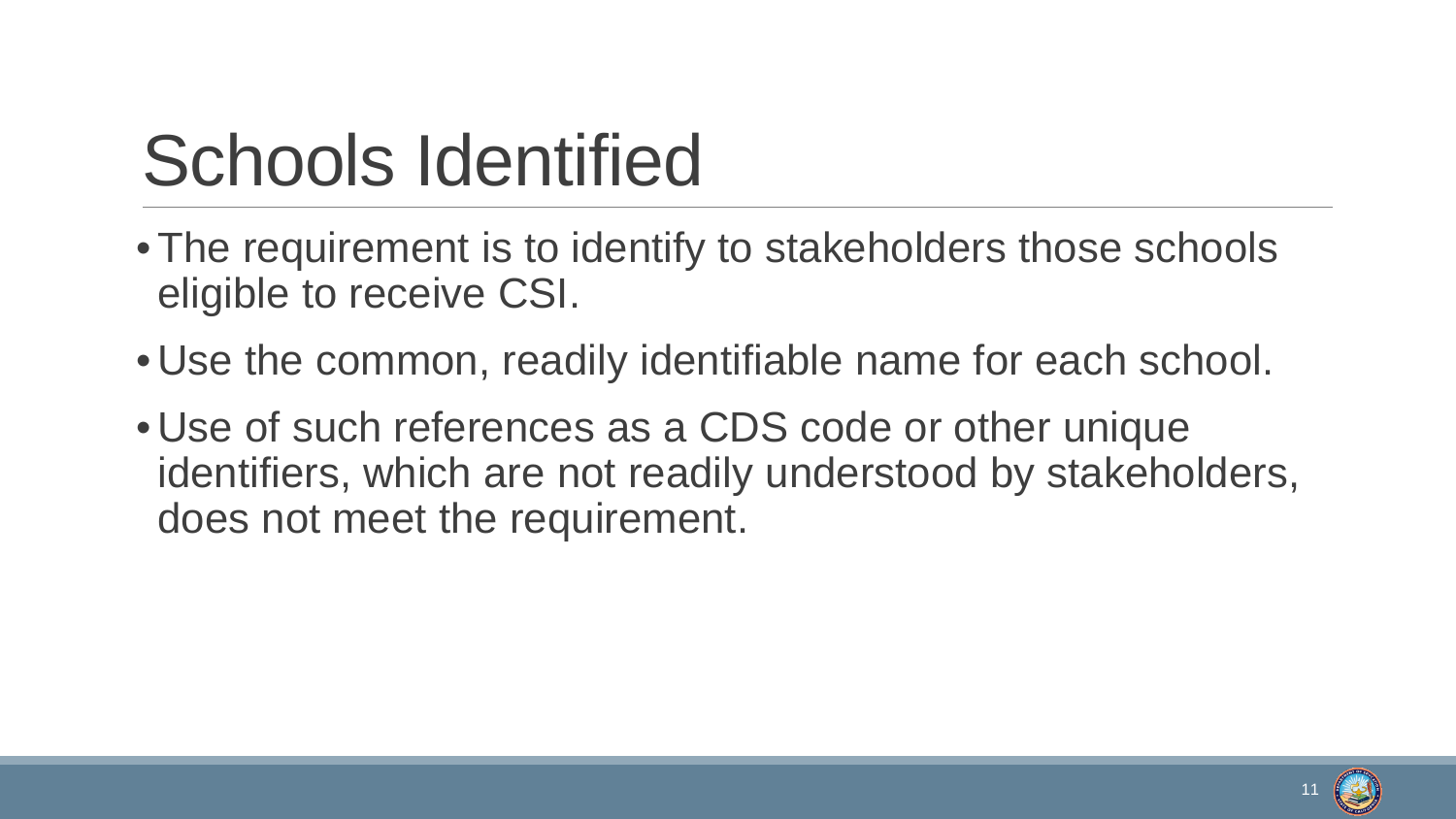# Support for Identified Schools

A description of how the LEA supports the development of CSI plans will include:

- •A brief description of how the local needs assessment was conducted with the inclusion of stakeholder groups.
- •A brief description of how evidence-based interventions were identified and selected.
- •A brief description of how resource inequities were identified, which may have been through a needs assessment and/or a review of LEA- and school-level budgets.

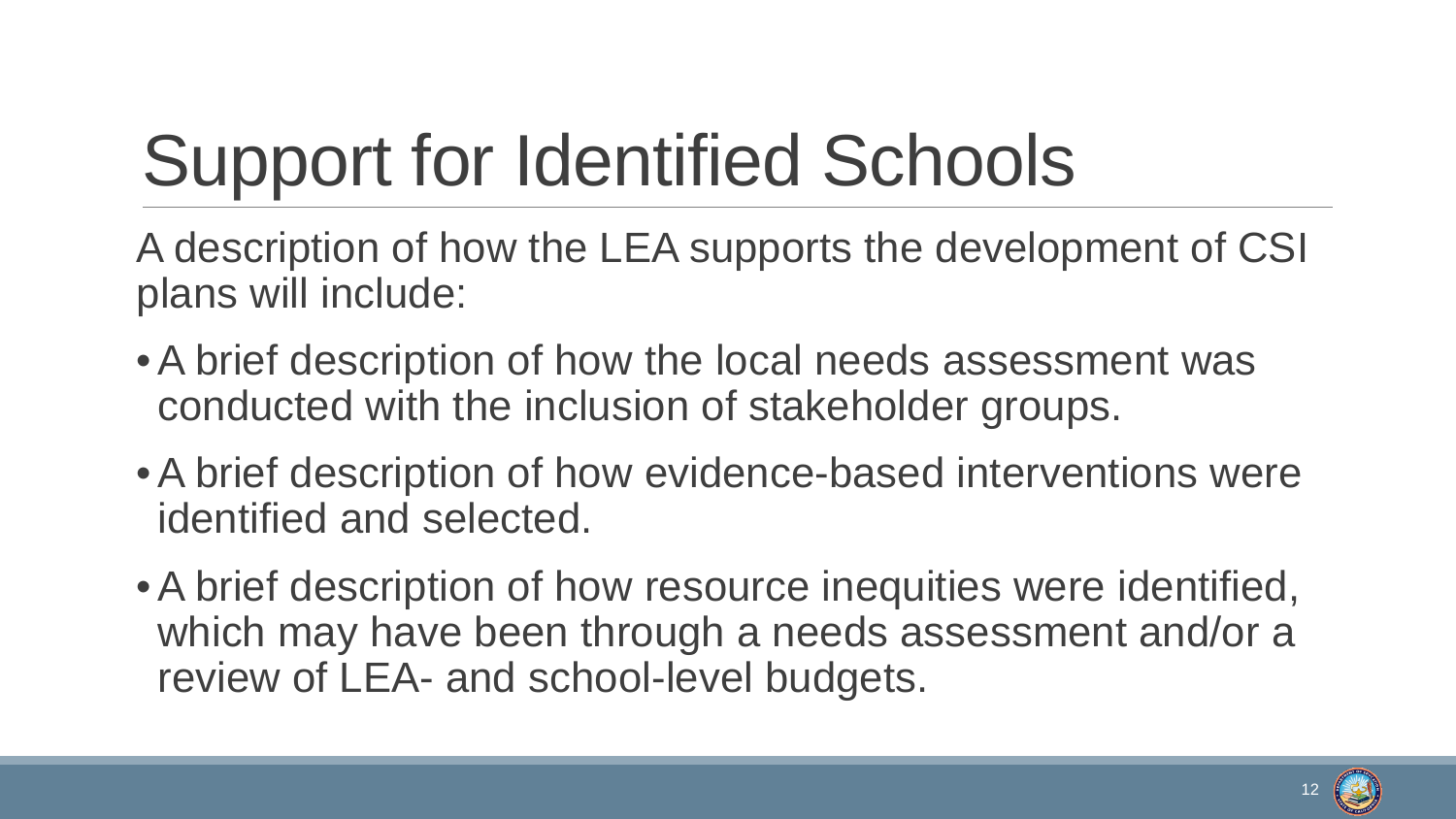# Monitoring and Evaluating Effectiveness

- Describe the method/process/plan used by the LEA and school site to collect, organize, and examine the data necessary to evaluate the implementation and effectiveness of the CSI plan.
	- The LEA shall identify what it considers to be the data sufficient to evaluate the implementation and effectiveness.
	- An LEA's response to this prompt should make clear that the LEA plans to collect what it determines to be data sufficient, to include outcomes from the Dashboard, for this purpose.

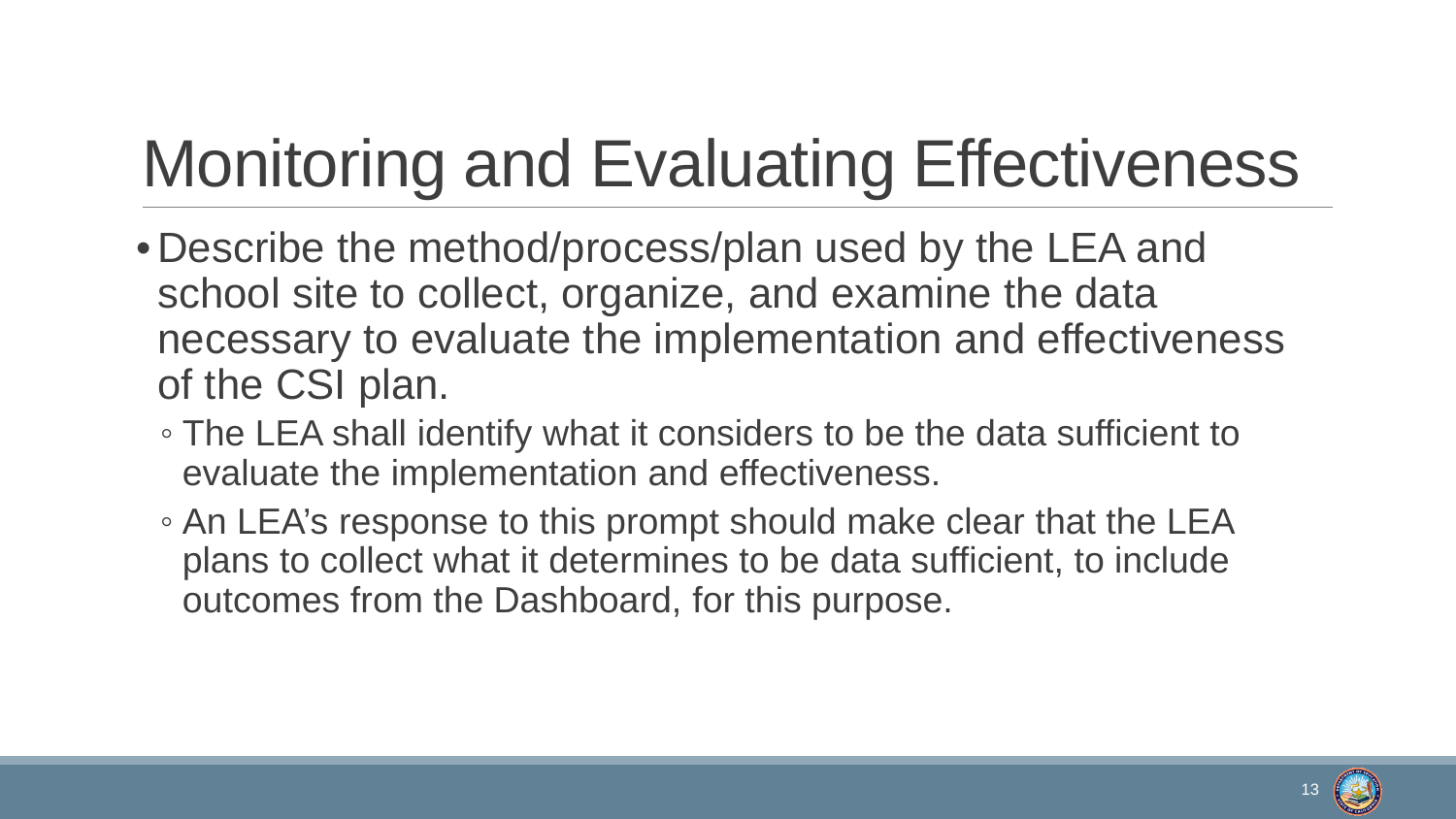# CSI Plan Approval Process

- The School Site Council (SSC) develops the School Plan for Student Achievement (SPSA)
- The SPSA includes CSI Planning requirements
- The LEA governing board approves the SPSA
- The LEA summarizes its support of identified schools through the CSI Planning prompts in the LCAP Plan Summary
- The COE approves the LCAP (including CSI Plan Summary)
- The CDE recommends list of approved LCAPs with CSI plans to the SBE for approval

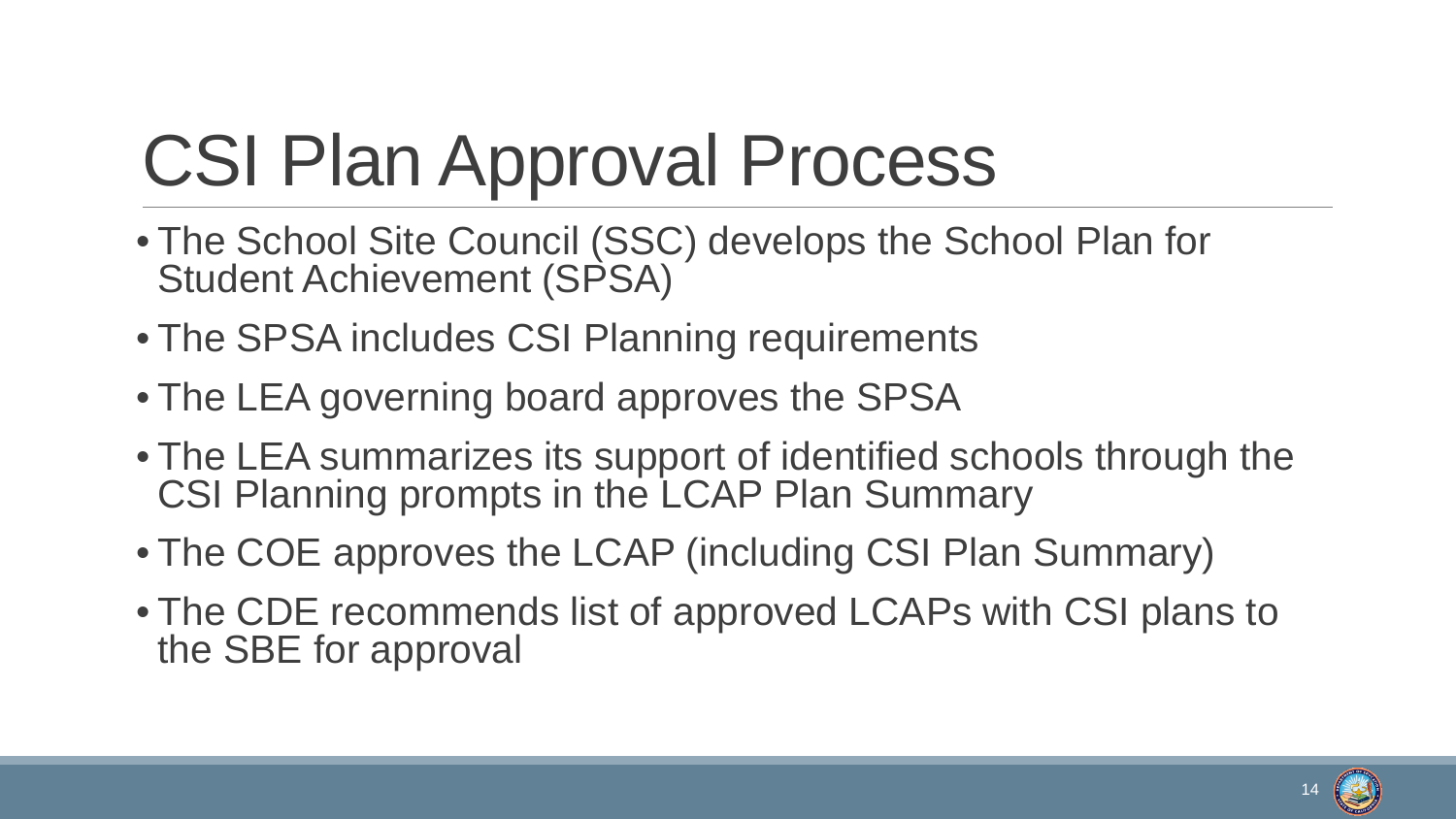### LCAP Template for 2019-20

Adopted by the State Board of Education on January 9, 2019

Available at: [https://www.cde.ca.gov/re/lc/documents/](https://www.cde.ca.gov/re/lc/documents/lcaptemplate2019.docx) lcaptemplate2019.docx

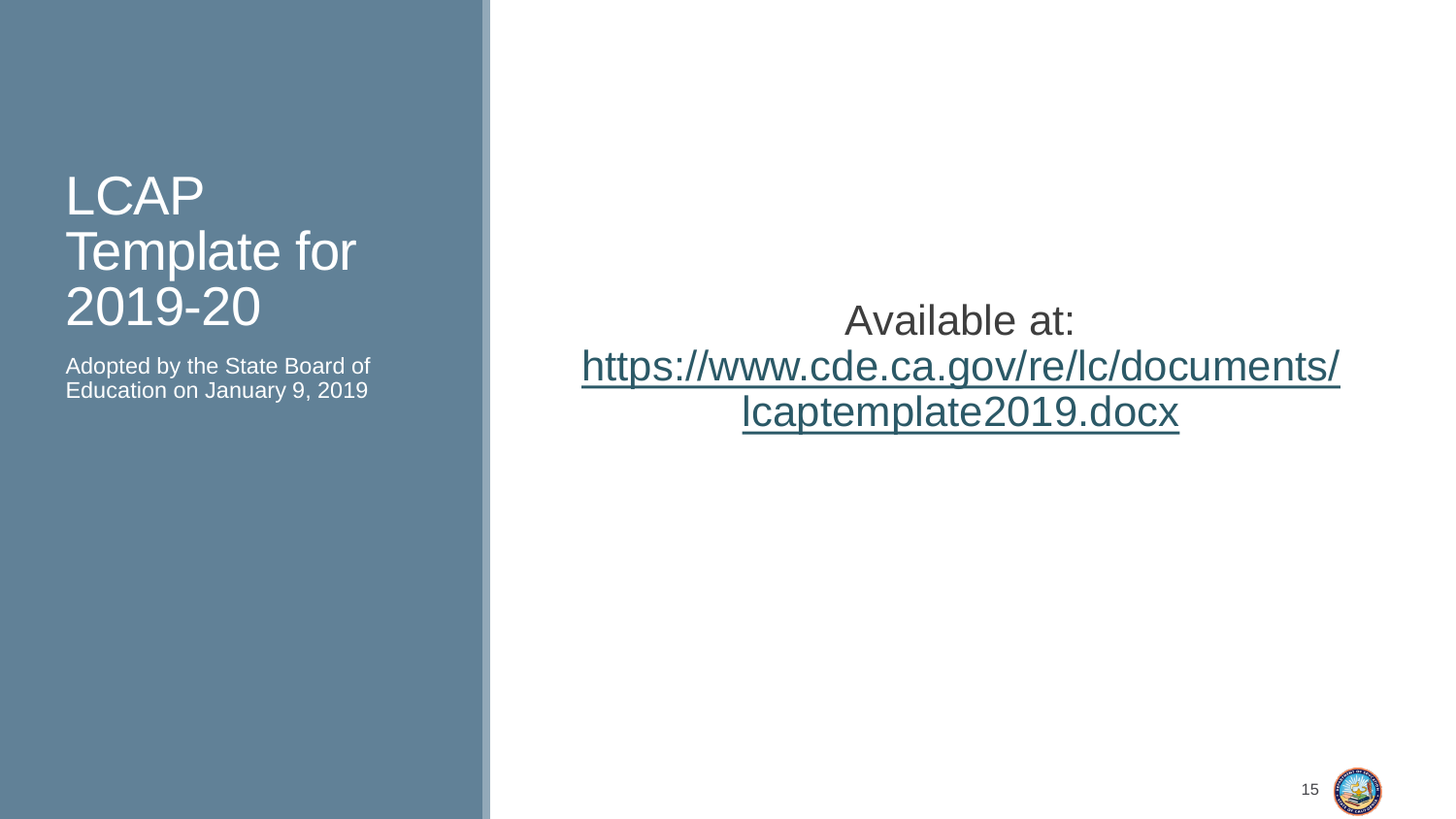# Upcoming Trainings

#### **Tuesdays@2 Webinars**

•February 5: School Plan for Student Achievement